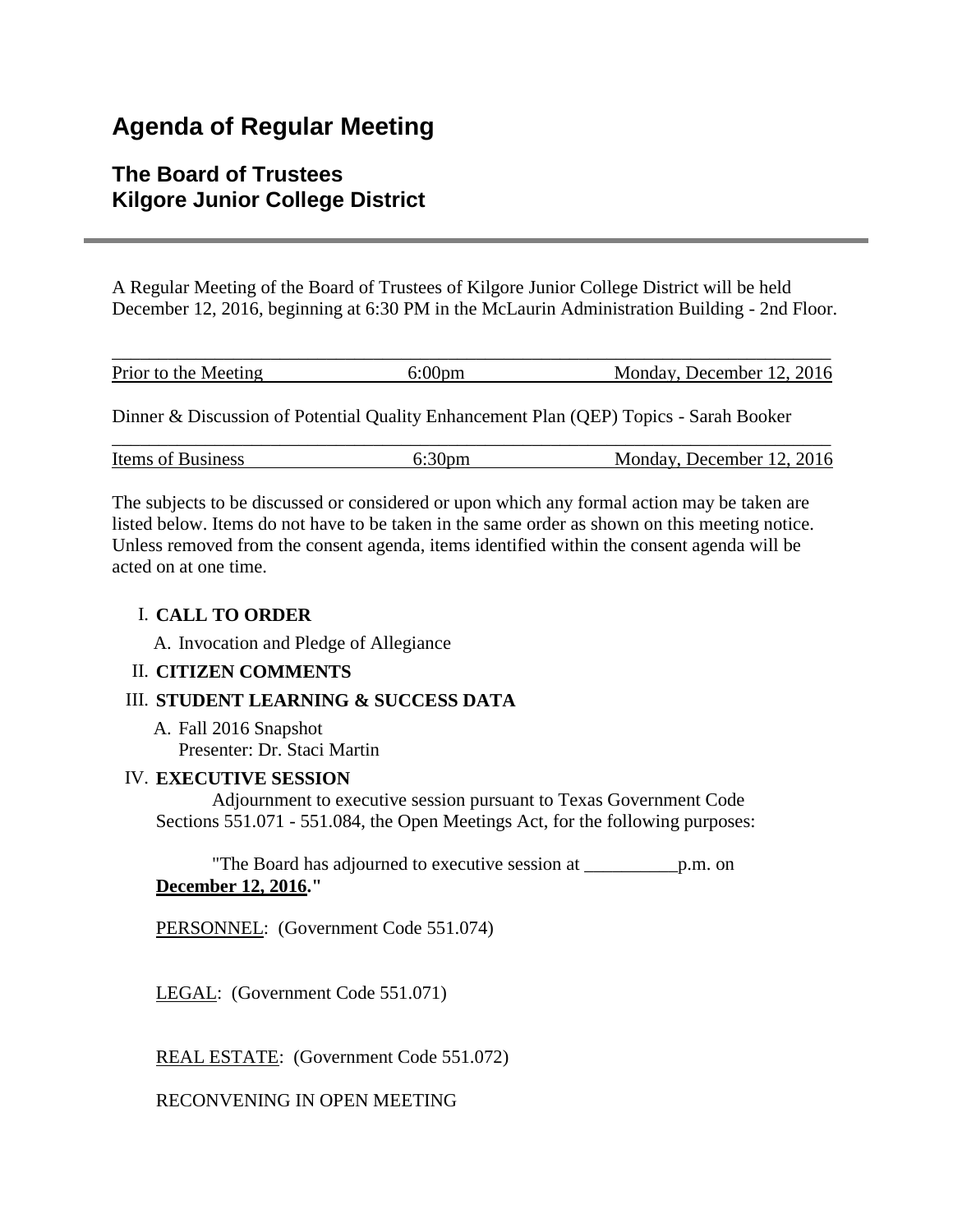"**The Board has reconvened in open session at \_\_\_\_\_\_\_\_\_p.m. on December 12, 2016."**

IF, DURING THE COURSE OF THE MEETING COVERED BY THIS NOTICE, THE BOARD SHOULD DETERMINE THAT A CLOSED OR EXECUTIVE MEETING OR SESSION OF THE BOARD SHOULD BE HELD OR IS REQUIRED IN RELATION TO ANY ITEM INCLUDED IN THIS NOTICE, THEN SUCH CLOSED OR EXECUTIVE MEETING OR SESSION AS AUTHORIZED BY SECTION 551.001 ET SEQ. OF THE TEXAS GOVERNMENT CODE (THE OPEN MEETINGS ACT) WILL BE HELD BY THE BOARD AT THAT DATE, HOUR AND PLACE GIVEN IN THIS NOTICE OR AS SOON AFTER THE COMMENCEMENT OF THE MEETING COVERED BY THIS NOTICE AS THE BOARD MAY CONVENIENTLY MEET IN SUCH CLOSED OR EXECUTIVE MEETING OR SESSION CONCERNING ANY AND ALL SUBJECTS AND FOR ANY AND ALL PURPOSES PERMITTED BY SECTIONS 551.071-551.084, INCLUSIVE, OF THE OPEN MEETINGS ACT.

Should any final action, final decision, or final vote be required in the opinion of the Board with regard to any matter considered in such closed or executive meeting or session, then such final action, final decision, or final vote shall be at either:

 a. the open meeting covered by this notice upon the reconvening of this public meeting, or

 b. at a subsequent public meeting of the Board upon notice thereof, as the Board shall determine.

#### V. **CONSENT AGENDA**

- A. To consider approving the minutes of the September 12, 2016 regular board meeting and the minutes of the October 13, 2016 Property & Facilities Committee of the Board
- B. To consider approval of personnel items submitted as follows:
	- 1. **Recommendation for approval of faculty contracts as follows:**
		- a. Head Football Coach and Kinesiology Instructor, based upon the approved faculty salary schedule for the period of January 1, 2017 - December 31, 2017
		- b. Assistant Football Coach and Kinesiology Instructor, based upon the approved faculty salary schedule for the period of January 1, 2017 - December 31, 2017
		- c. Assistant Football Coach and Kinesiology Instructor, based upon the approved faculty salary schedule for the period of January 1, 2017 - December 31, 2017
	- 2. **Recommendation to accept employee resignation as follows:**
		- a. Speech Instructor, effective December 31, 2016 after twenty-six years and four months of service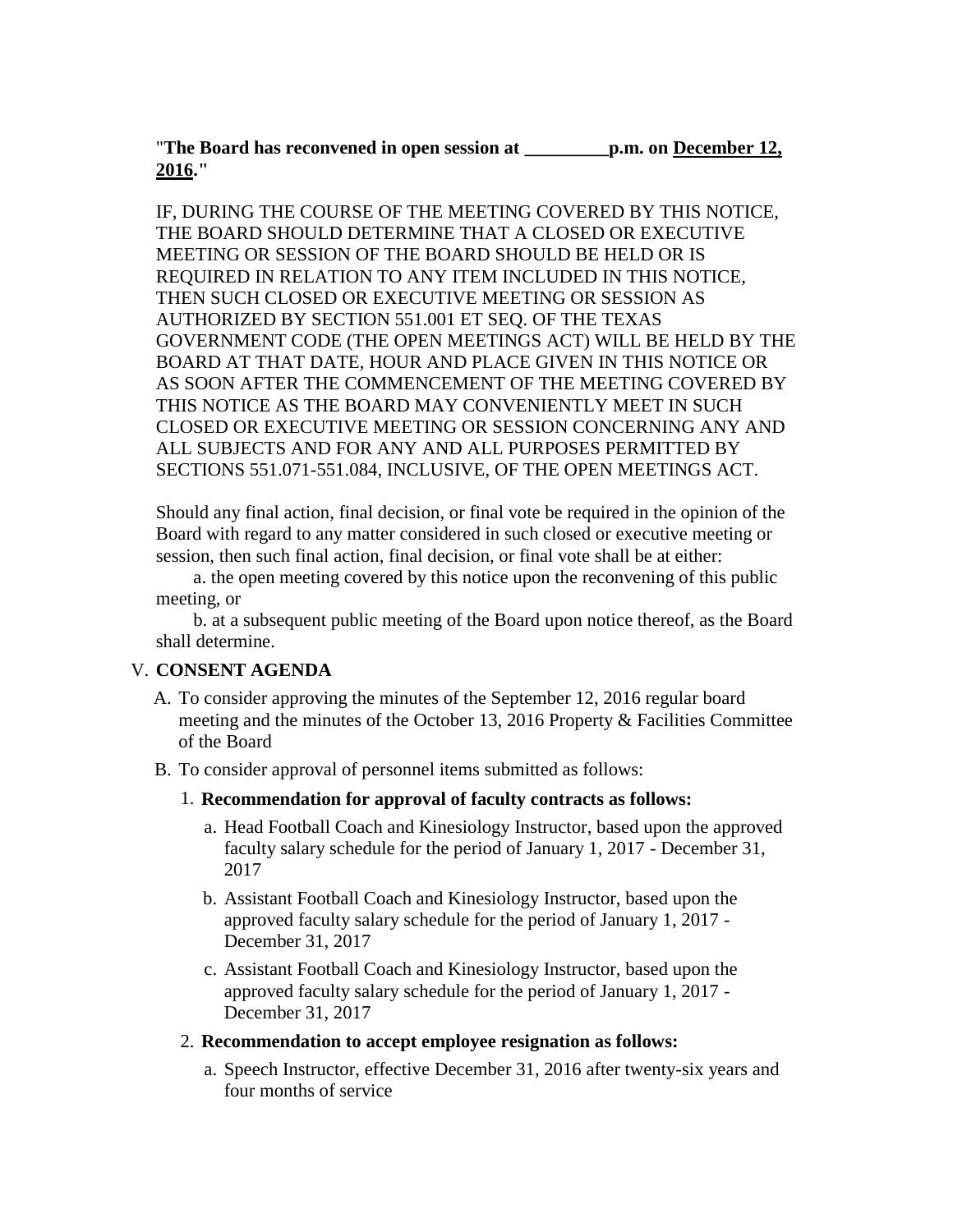- b. History Instructor, effective December 31, 2016 after twenty-three years and four months of service
- c. Support Specialist, effective November 10, 2016 after two years and three months of service
- d. English Instructor, effective December 7, 2016 after eight years and three months of service

#### 3. **Recommendation for employee retirement as follows:**

- a. History Instructor, effective December 31, 2016 after thirty-four years and four months of service
- b. Counselor, KC-Longview, effective December 31, 2016 after twenty-five years and five months of service
- c. Maintenance Technician II, effective January 31, 2017 after twenty-three years and seven months of service
- d. Director of Adult Education & Literacy, effective March 31, 2017 after thirty-three years and eight months of service

#### 4. **Recommendation of employment as follows:**

- a. Cashier/Student Accounts Accountant, Business Office, effective October 3, 2016
- b. Professional Support Assistant, Financial Aid, Student Development, effective November 8, 2016
- c. Interim Government Instructor, Liberal & Fine Arts, effective January 1, 2017
- d. Interim History Instructor, Liberal & Fine Arts, effective January 1, 2017
- e. Corrosion Instructor, Business, Technology & Public Services, effective January 1, 2017
- f. Police Officer, KCPD, effective December 5, 2016

#### VI. **LEGAL FEES**

A. ACTION ITEM: To consider payment of legal fees for services rendered.

#### VII. **BOARD COMMITTEE REPORTS & ACTION ITEMS**

A. Investment/Finance/Audit Committee - Joe Carrington, Chair

- 1. ACTION ITEM: To consider approval of external audit reports for Fiscal Year 2016 - *Exhibit #1* Presenter: Henry & Peters
- 2. INFORMATION ITEM: Zero Based Budgeting Presenter: Duane McNaney
- 3. INFORMATION ITEM: Student ROI (Return on Investment) Report by Program Presenter: Dr. Staci Martin
- B. Policy & Personnel Committee Karol Pruett, Chair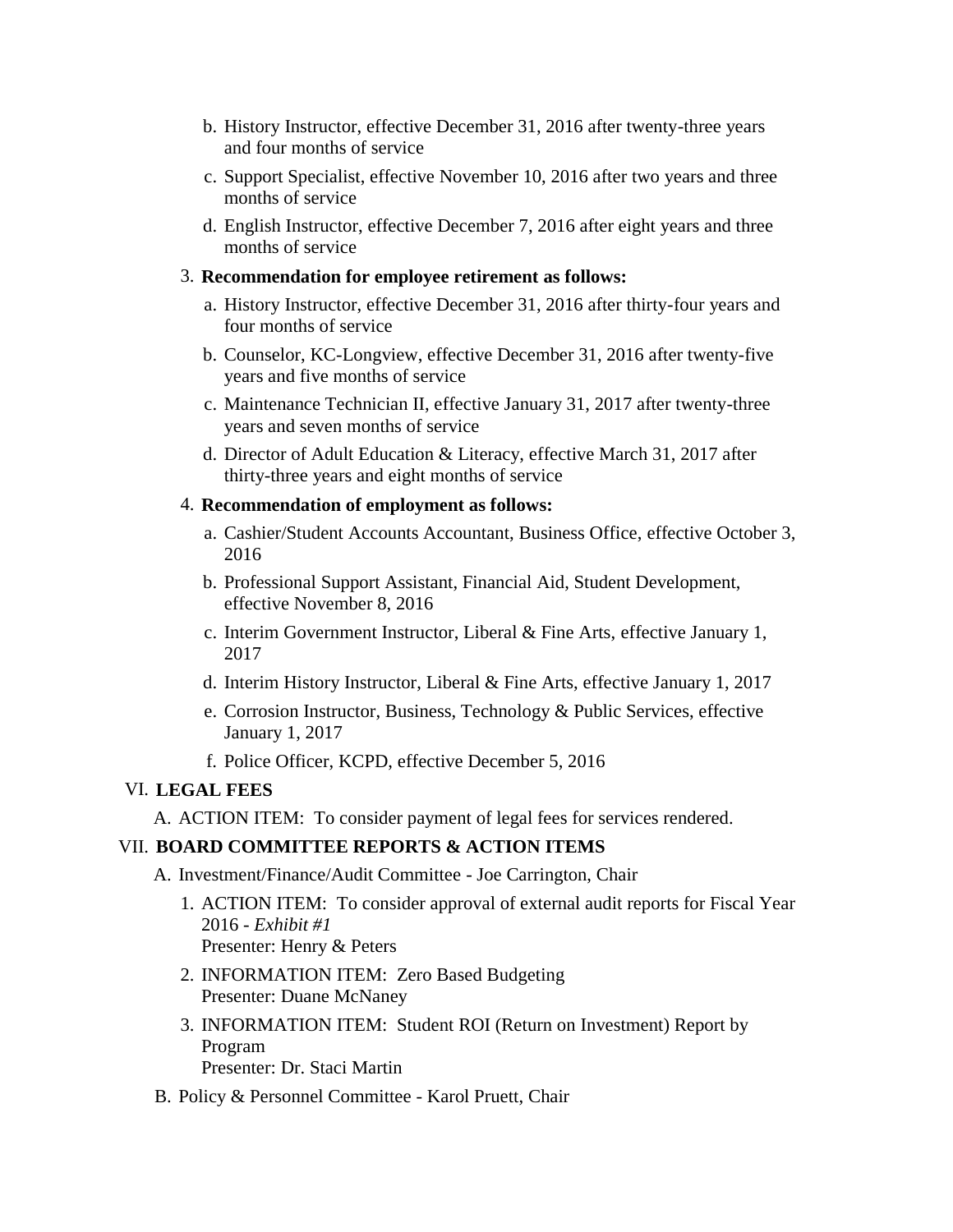1. First reading of an amendment to the Board of Trustees' By-Laws: **Section 3. Governing Board: CHANGE:**

 l. *Board elections will be conducted in accordance with the parameters set forth in Chapter 41 of the Election Code, specifically (a)(1), stipulating given election dates in May of odd-numbered years (Election Code 41.001).* Presenter: Karol Pruett

- 2. ACTION ITEM: To consider approval of revisions to the Kilgore College Board of Trustees Procedures Manual - *Exhibit #2* Presenter: Karol Pruett
- 3. ACTION ITEM: To consider appointing Nancy Law as the authority performing the duties of Election Official of the Board of Trustees during the 2017 election period Presenter: Karol Pruett
- 4. ACTION ITEM: To consider calling the Kilgore Junior College District Trustee general election set for May 6, 2017 - *Exhibit #3* Presenter: Karol Pruett
- 5. ACTION ITEM: To consider approving the Joint Election Agreement with the City of Gladewater - *Exhibit #4* Presenter: Karol Pruett
- C. Property & Facilities Committee Brian Nutt, Chair
	- 1. INFORMATION ITEM: Facilities Update Presenter: Jeff Williams
		- a. Quads
		- b. Fine Arts
		- c. Technical Vocational
		- d. Kilgore Commons
- D. Student Success Committee Cecelia Sanders, Chair
	- 1. ACTION ITEM: To consider approval of the Kilgore College Mission Statement - *Exhibit #5* Presenter: Dr. Brenda Kays
	- 2. ACTION ITEM: To consider approval of a Credit Certified Nursing Assistant Program - *Exhibit #6* Presenter: Dr. Mike Turpin
	- 3. INFORMATION ITEM: Dual-Credit Update Presenter: Terry Booker

#### VIII. **UPDATES FROM KC FOUNDATION BOARD**

Presenter: Cecelia Sanders, KC Trustee Liaison to the Foundation Board

- A. New Foundation Board Members
- B. Drill Deeper Campaign